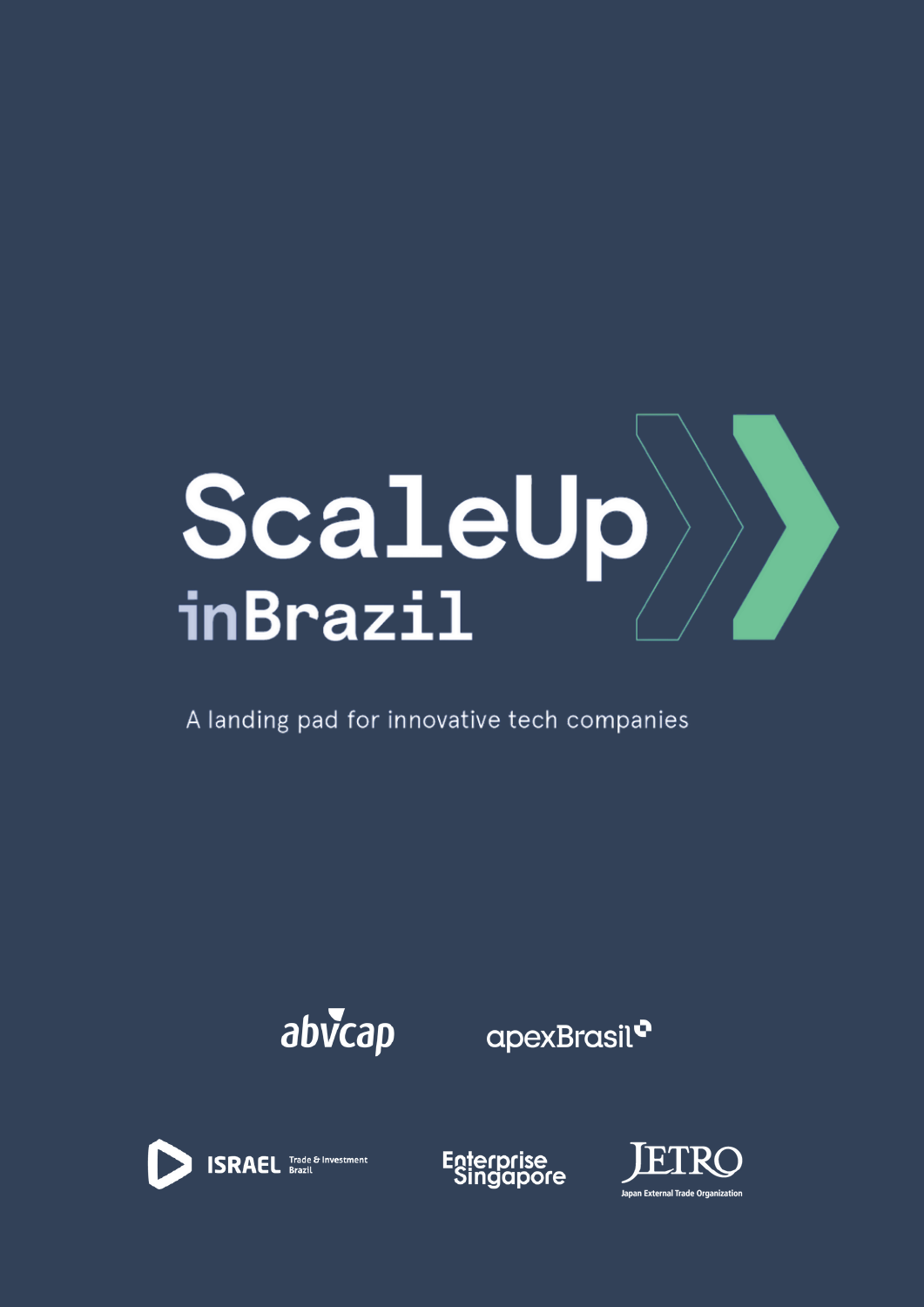# We are the bridge connecting you to Brazil

The ScaleUp inBrazil program aims to bridge the gap and provide international innovative companies the methodology and tools they need to validate their product, secure customers and fast forward their operations in Brazil.

# Learn and do business with industry experts and leaders

The program focuses on five main pillars:

- **Customers:** access to potential customers, 1. corporations and strategic partners;
- **Market Strategy:** strategic support to market access; 2.
- **Knowledge:** workshop with specialists addressing the 3. mandatory information for a company to operate in Brazil;
- **Cultural Environment:** support for an easier navigation 4. through Brazilian business cultural environment;
- **Funding:** access to local investors to expand the 5.Brazilian operations

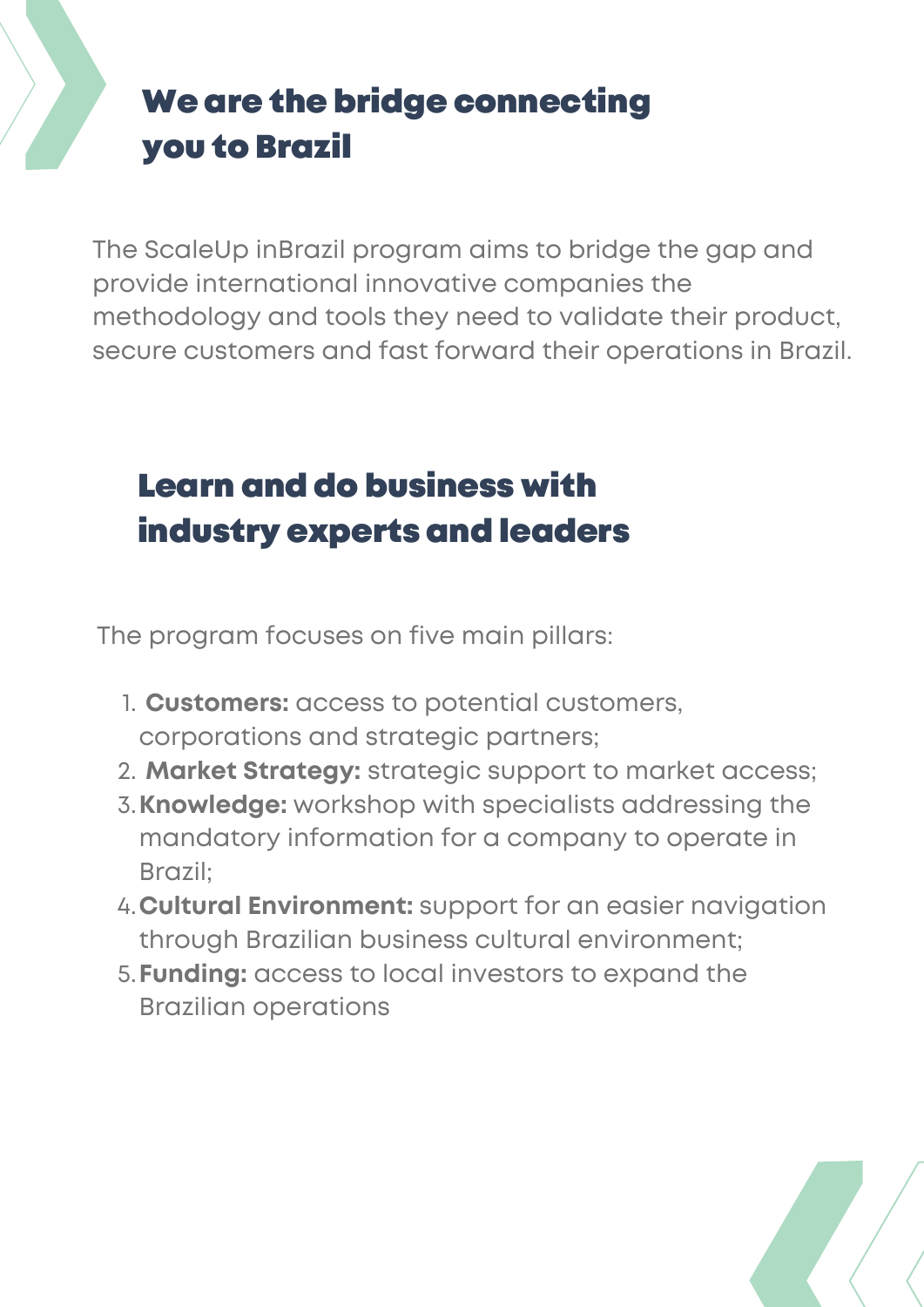## Highlights of the previous two editions of the program



### The program welcomes companies from all sectors.

| <b>Batch I</b>                                   | <b>Batch II</b>                            |
|--------------------------------------------------|--------------------------------------------|
| Cybereason   cybersecurity                       | AgroScout   agtech                         |
| Intervyo   HRtech                                | Aleph Farms   foodtech                     |
| SeeTree   agtech                                 | Autofleet   transportation<br>and mobility |
| <b>Shelfy.io (formely SuperUp)</b><br>retailtech | Appnext   adtech & martech                 |
| <b>SysAid software</b>                           | Docktech   transportation and<br>mobility  |
|                                                  | <b>Elgressy energy &amp; cleantech</b>     |
|                                                  | <b>Facetrom</b> fintech                    |
|                                                  | Inception edtech                           |
|                                                  | <b>Medic Vision   medtech</b>              |
|                                                  | Viridix   agtech                           |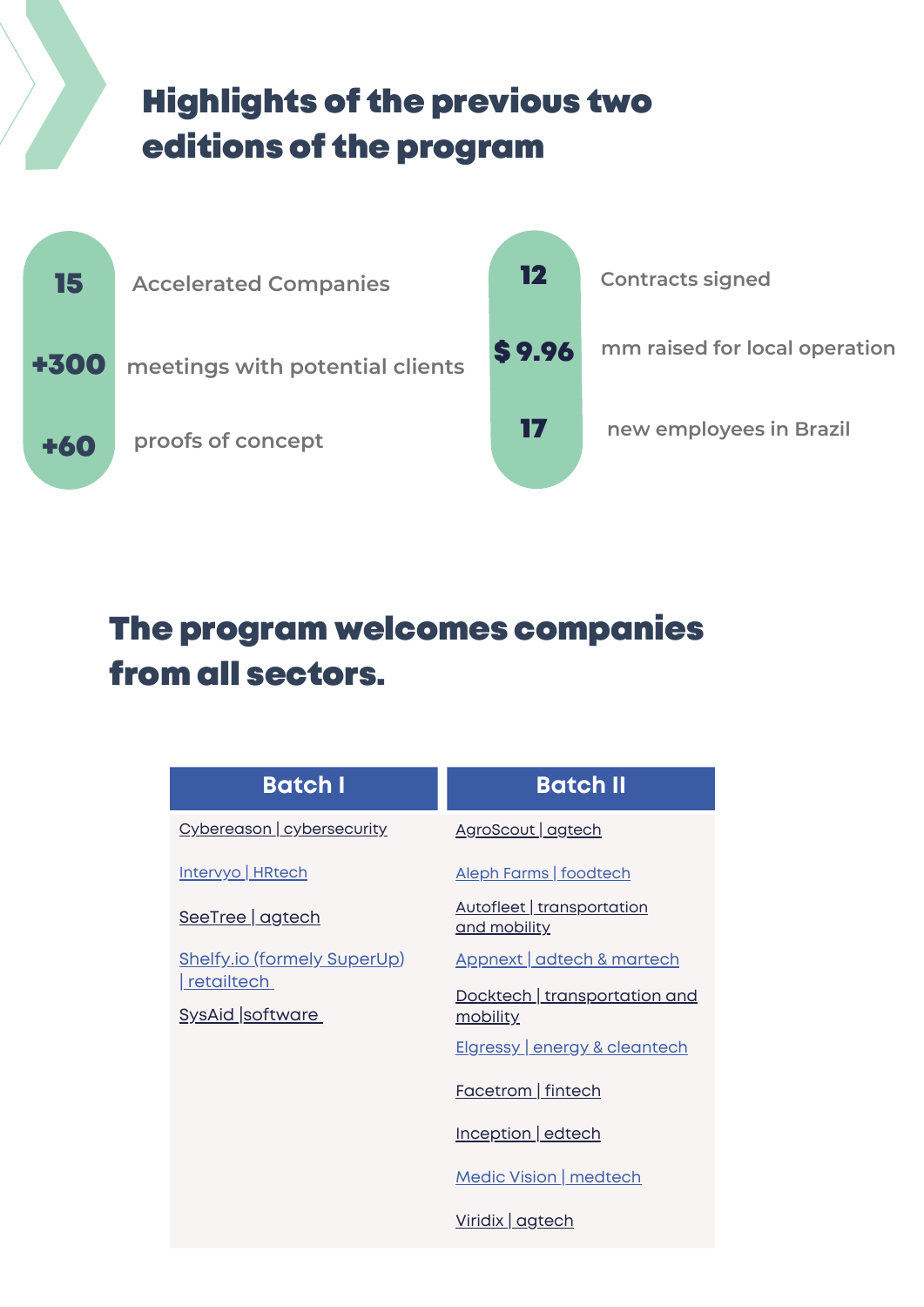# In this edition Israeli, Japanese and Singaporean startups can be accelerated in the ScaleUp inBrazil program

The program allowed two new partnering countries for a two-year cycle of the following next two editions (2022 and 2023): Japan and Singapore. This means that in addition to Israel-based startups, technology companies based in these two countries will also be able to participate in the ScaleUp inBrazil program.

The selection of a new partnering country requires the application of a national entity with an office in Brazil. The applicants are evaluated according to three criteria: its position in the Global Innovation Index published by WIPO; the submission of a list of potential companies willing to expand to Brazil; and the identification of the major challenges of country-based companies with operations in Brazil had to penetrate the Brazilian market.

# Find out more about the institutions that will be with you in this journey



Founded in 2000, ABVCAP is a nonprofit organization that represents the private equity and venture capital industry and promotes the development of long-term investments. In more than two decades, ABVCAP has helped to improve industry conditions, advance understanding about the industry and promote best practices that are aligned with international industry



The Brazilian Trade and Investment Promotion Agency (Apex-Brasil) works to promote Brazilian products and services abroad, and to attract foreign investment to strategic sectors of the Brazilian economy.



Israel Trade & Investment in São Paulo is a part of the Foreign Administration of the Ministry of Economy and Industry of Israel.



Enterprise Singapore is the government agency championing enterprise development. We work with committed companies to build capabilities, innovate and internationalise.



JETRO, or the Japan External Trade Organization, is a government-related organization that works to promote mutual trade and investment between Japan and the rest of the world.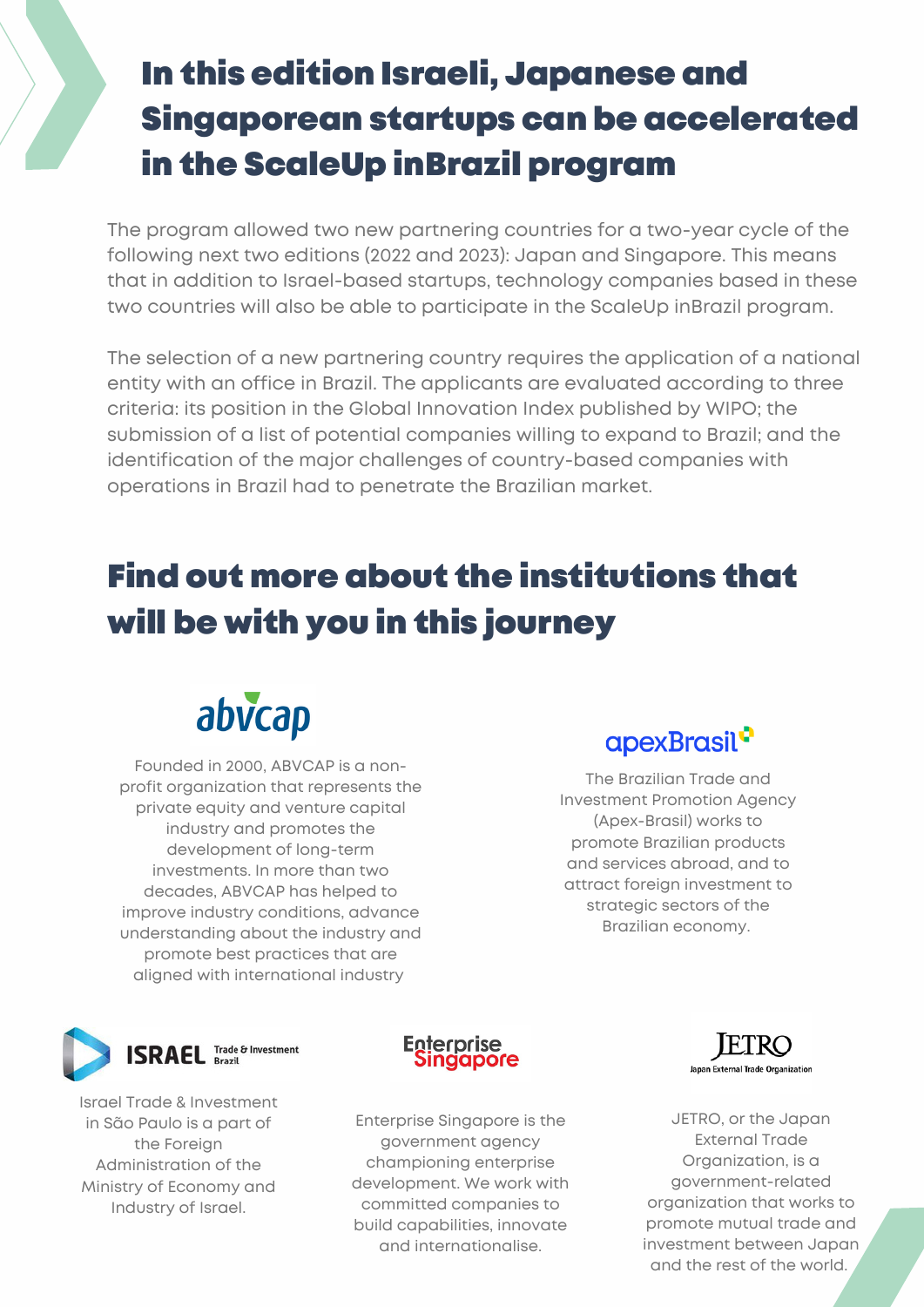# Program Structure Check out the steps of this climb:

### **STAGE 1: Setting the Stage | An overview of the Brazilian market**

A maximum of 30 companies will be selected to join this stage of the program where they will be provided with a local market report overview of the sectors where each company operates. The report is intended to provide each company with more sector-based details on the market they are looking to enter. They will also participate in webinars that will provide an overview of the:

- The Brazilian business environment including details on legal and taxes issues;
- A dialogue with foreign tech companies already operating in the country and their feedback on experiences and lessons learned;
- An overview of the business culture and what that means in terms of customer approach and relationship.

### **STAGE 2: Immersion Experience I | Identifying customers and understanding how Brazil operates**

A maximum of twenty (20) companies will be selected to the second stage of the program to initiate their penetration process in Brazil. This stage is divided into two parts, an online and onsite.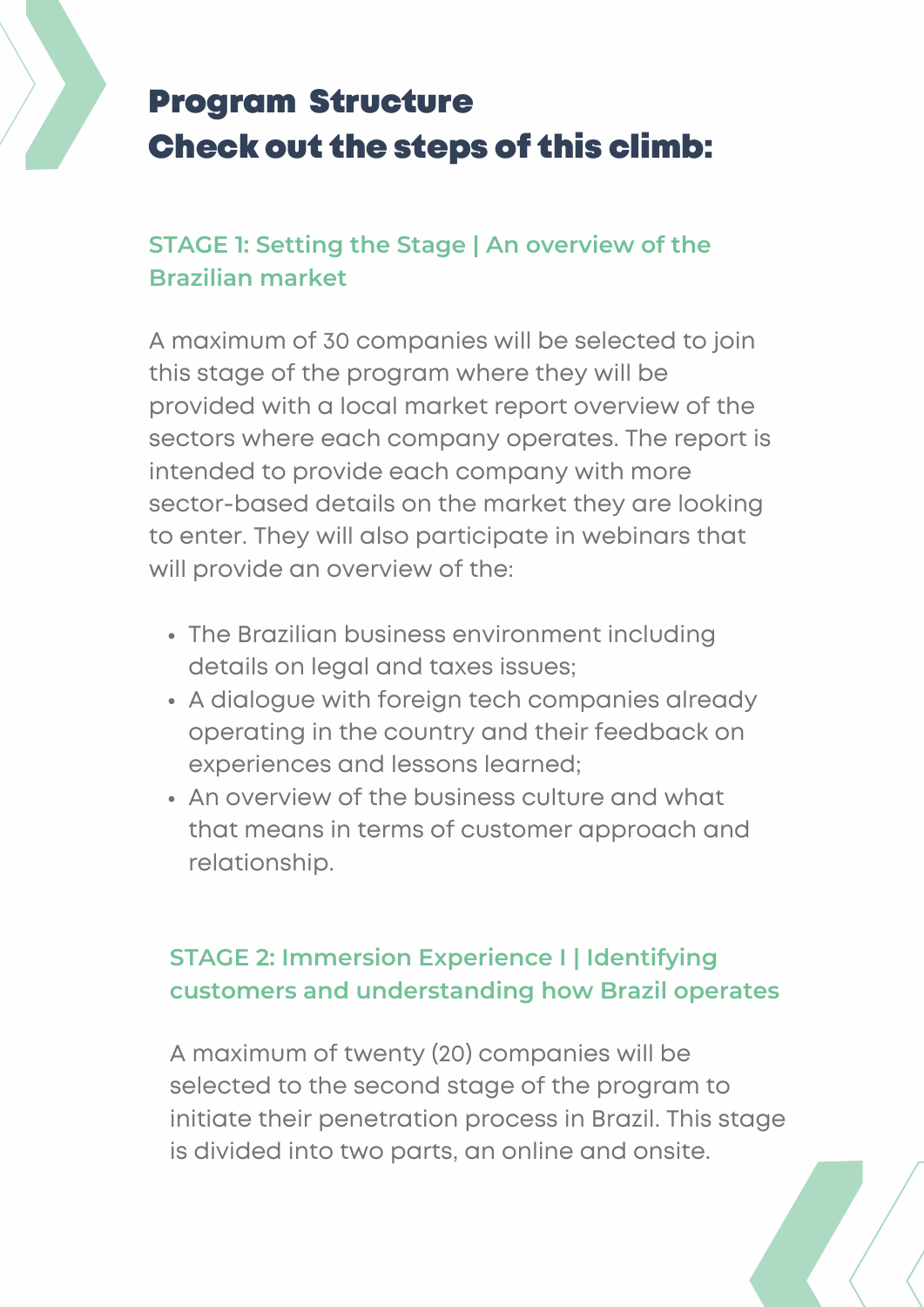#### **Online**

In this stage each company will go through an online interview with a professional biz dev expert to understand more of the company's product and elaborate a strategic plan to enter the Brazilian market, identify potential customers and secure meetings for the onsite part of the program.

The companies will also participate in online training sessions on key topics related to doing business in Brazil, adapting your product to the local market, understanding your customer and knowing who potential local partners and investors are.

#### **Onsite**

Companies will be hosted in São Paulo and will participate in business meetings with potential clients, workshops and meetups.

### **STAGE 3: Product Pivot**

Upon completion of stage 2, the entrepreneurs will return to their countries and continue to adapt their products/services to the Brazilian market. We expect that at this stage companies will:

• Implement the product pivots identified during the immersion phase to deliver a minimum viable product to customers as quickly as possible

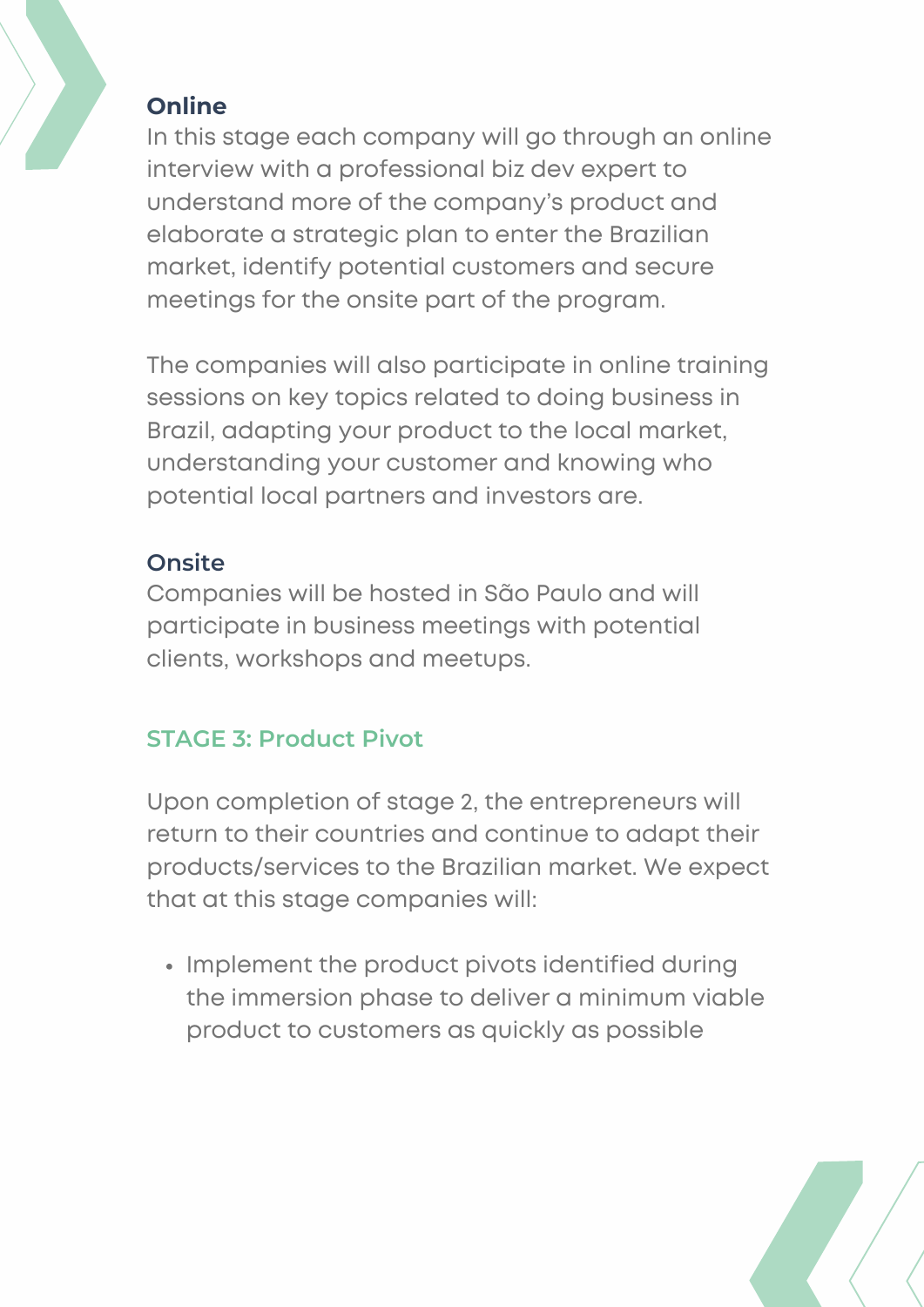

- Participate in weekly individual company online discussions with the program managers
- Continue with customer identification and relationship nurturing
- Plan next steps for Brazil's market penetration and business development

### **STAGE 4: Immersion Experience II | Proof of Concept to the Brazilian market**

Immersion experience II is dedicated to presenting the main hubs of the Brazilian innovation ecosystem.

The companies will also have the opportunity for follow up meetings with potential clients met during Immersion I as well as meetings with new potential clients and partners.

### **STAGE 5: Post Program Support**

Scaling up is not easy especially if entering a new market. Understanding that this is a long-term process, the Scale-up inBrazil program will continue to provide value-added services and support to the selected entrepreneurs for a period of 6 months by:

> Providing access to all the recorded training sessions held in the program.

>Providing support through an advisory committee composed of the program sponsors and experts in the entrepreneur's sectors to provide advice and introductions to Brazilian customers, suppliers, service providers, technical experts, regulators and government officials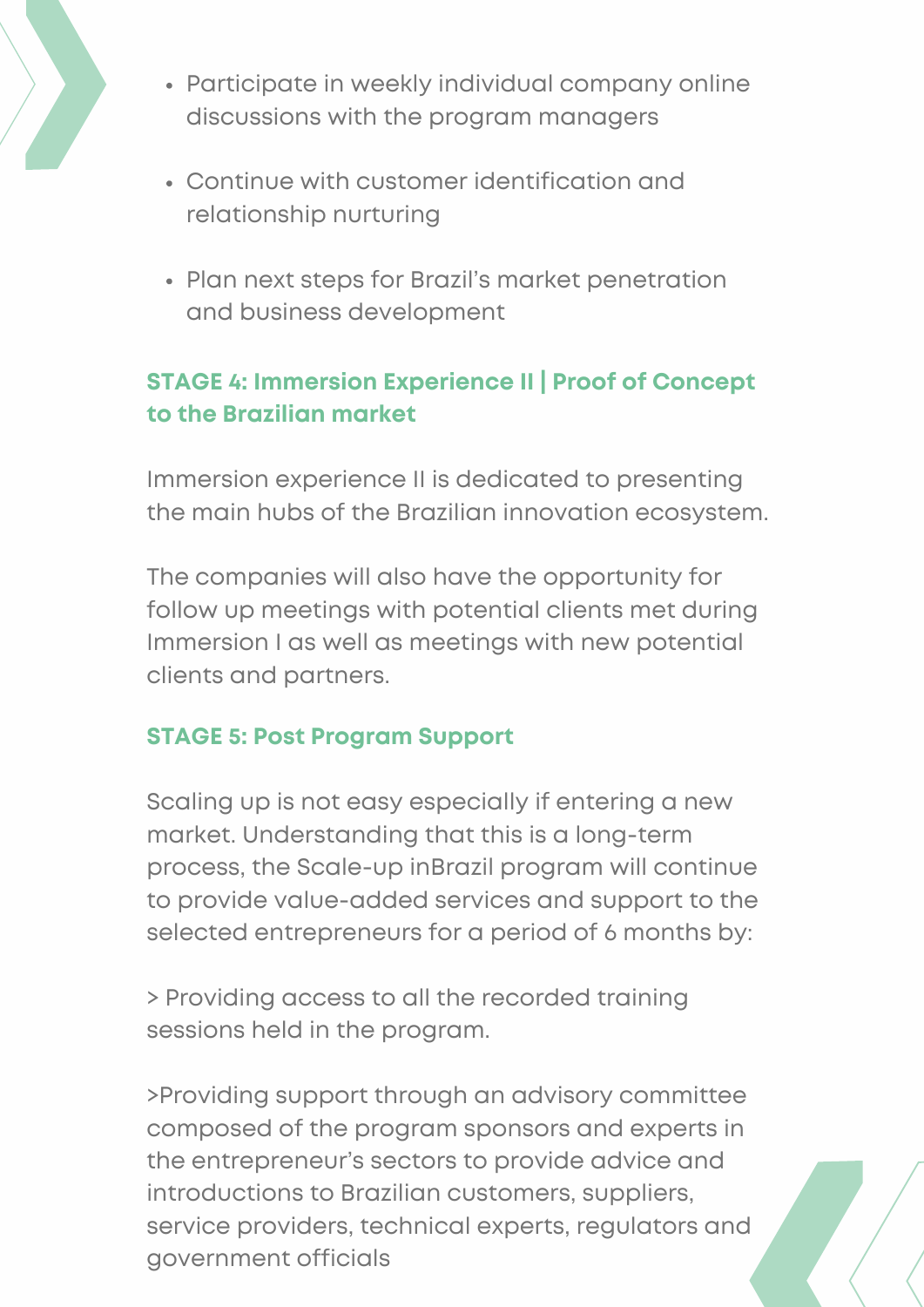### **Selection process:**

All registrants will be evaluated by the selection committee, which is comprised of members of ABVCAP, Apex-Brasil as well as VCs and CVCs from Brazil and from the partnering countries.

### **Timeline**

**The main investment a participant must have is with time and dedication to the activities.**

Registrations open March 7, 2022

Registrations close June 12, 2022

Announcement of selected companies for Stage 1

**Stage 4:** Immersion Experience II

**Stage 5**: Post-program support

**Duration:** 16 months **Format:** online and in person

July 7, 2022

**Stage 1:** Setting the Stage **1.** July 26, 2022 - September 9, 2022

**Stage 2:** Immersion I **Conserversion I** October 17,2022 - October 28, 2022

**Stage 3:** Product Pivot November 7, 2022 - February 1, 2023

February 6, 2023 - February 17, 2023

February 27, 2023 - September 28, 2023

Please note that the schedule is subject to change due to potential changes in the program as well as external factors regarding weather or sanitary/safety conditions that may affect participants.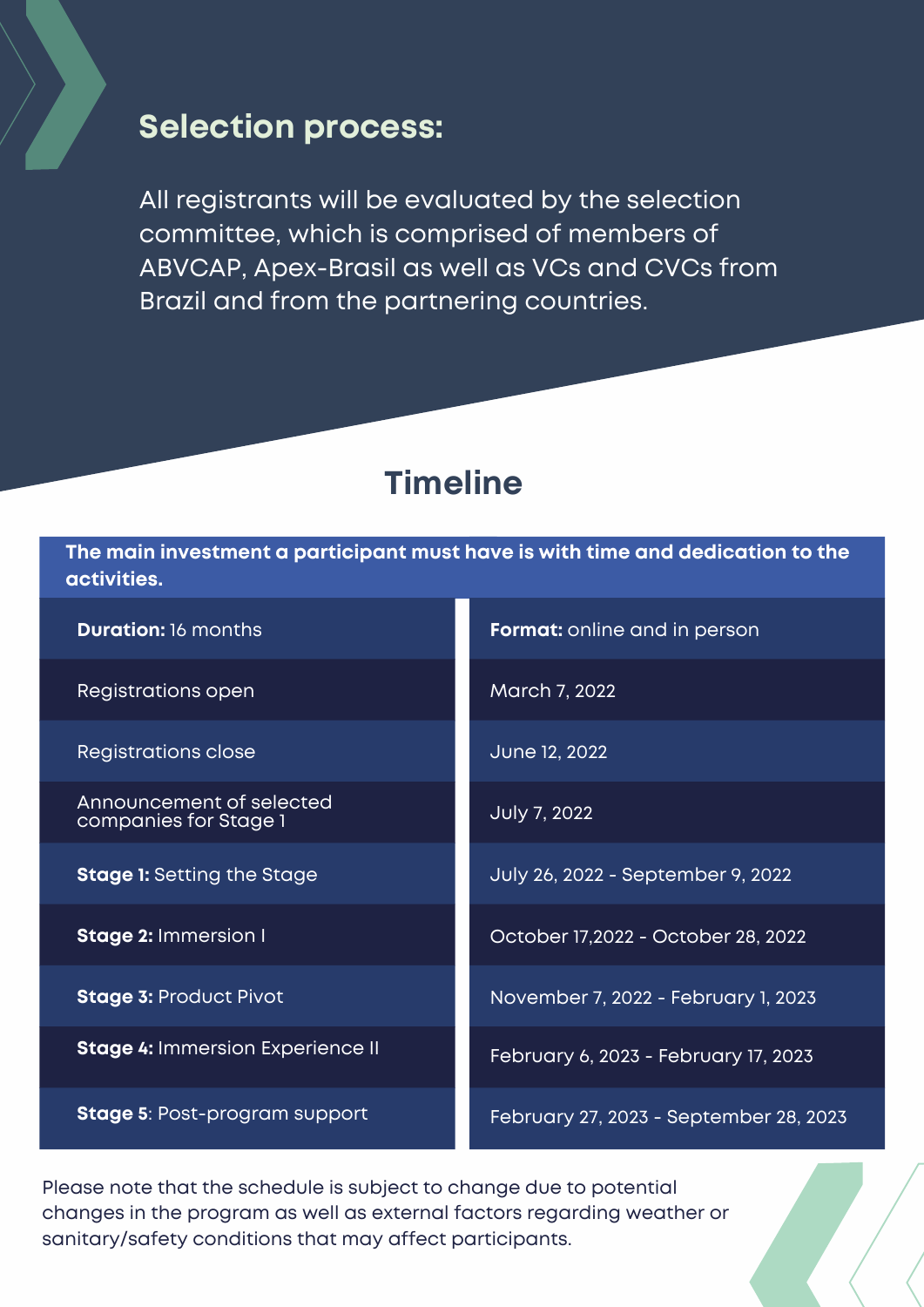### **I want to [apply](https://www.scaleupinbrazil.com/) no[w](https://www.scaleupinbrazil.com/) I want to learn [more](mailto:contato@scaleupinbrazil.com)**

#### **Success never comes alone**

That's why we count on a vast and highly qualified network of partners and supporter

- Axis Innovation
- BDMG
- Bossa Nova
- Bradesco
- Bronstein Zilberberg Chueiri & Potenza Advogados
- Câmara Brasil-Israel
- CDL-BH
- Cyber 7
- Cielo
- Cogna
- Confraria do Empreendedor
- Consulado Geral de Israel [e](https://embassies.gov.il/sao-paulo/Pages/default.aspx)m São Paulo
- Cotidiano Aceleradora
- Crescera
- CSN Inova
- Cubo
- Cubo Health
- Derraik Menezes
- $\cdot$  DGF
- EDP
- Embraer
- eretz.bio
- Eurofarma
- EY
- FESA
- FICC (Rotem)
- Furukawa Electric
- Gav-Yam
- GKH
- Grupo Pão de Açúcar (GP[A\)](https://www.gpabr.com/pt/)
- In-Vent
- Innovation as a Service
- Instituto Caldeira
- Israel Brasil chamber of Commerce
- Israel Export Institute
- Israel Innovation Institute
- Kortex Ventures
- . KPTL
- Liga Ventures
- Mati Haifa Entrepreneurship Center
- Maverick Ventures
- Mindset Ventures
- Mining Hub
- Órbi Conecta
- . ORIA
- OurCrowd
- Padang & Co
- Parque Tecnológico São José dos Campos
- Pearl Cohen
- Performa Investimentos
- Redpoint eventures
- Secretaria de Desenvolvimento de Minas Gerais
- SIMI
- SP Ventures
- StartUp Nation Central
- STATE
- Tech7
- $\cdot$  TPY
- Trendlines
- Vedacit
- Veirano
- VLI
- Wix
- X8 investimentos